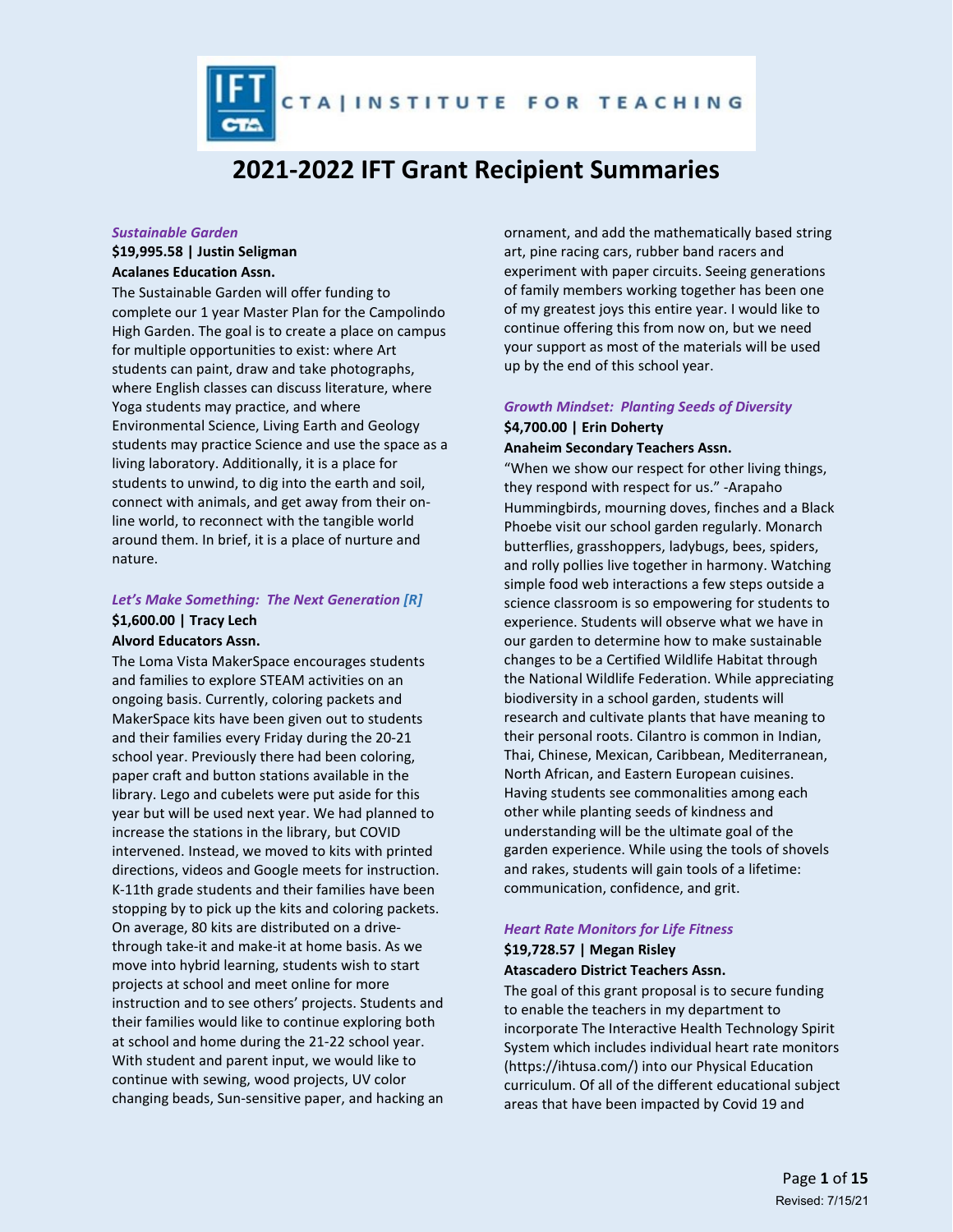Distance Learning, Physical Education has taken the greatest hit. Many school districts in California are discontinuing Physical Education programs outright for the foreseeable future. While schools are receiving a record amount of funding from the CARES act and other educational funding acts, Physical Educators and their programs are being minimized and not receiving the support they need to provide high quality distance or hybrid learning opportunities for our students. This technology will provide the resources needed for students to learn and apply the tools of physical literacy from home (or anywhere they can engage in movement activities) which will help them to develop the skills they need to pave a path to healthy, successful futures. When we return to in-person learning, this technology will be utilized as a learning tool for many future years of student use, continuing the development of responsible, self-reliant, healthy students.

#### *Every Book Needs a Home*

### **\$5,000.00 | Annie Stephanos Campbell Elementary Teachers Assn.**

There is nothing like holding a real book, knowing that what's inside will inspire imagination and wonder. The mission of the Every Book Needs a Home project is to provide free books to every student who wants and needs books to read at home and at school. It's one thing to borrow a book from the library, but another to actually have a book that belongs to YOU. A book you don't have to return; a book you can keep forever if you wish. In this time of virtual learning, so many of our students rely upon digital book resources to develop and grow their reading capabilities. A digital book can be enjoyable, but the joy that comes from turning a page and becoming immersed in the words on a page means so much more. Our families face many challenges supporting their children's learning when we are in the classroom, but with the onset of distance learning, the support for student learning at home has become more critical. Every Book Needs a Home would provide families with the literary support their children need to grow and be successful in both learning platforms through access to books and opportunities for family literacy time. Books are the gateway to education and opportunity for all, can open up the worlds of our students who have limited resources, and can be the catalyst for bringing our school community together in a time

where access and equity to all are critical and essential to their futures.

#### *Esencia Ecosystem*

### **\$20,000.00 | Kristine Cuevas Capistrano Unified Educators Assn.**

The purpose of Esencia TK-8 is to ensure an engaging and challenging learning environment that empowers and values the social, emotional, and academic needs of all learners. At Esencia, we cultivate learners who are effective, collaborative, critical thinkers, innovative problem solvers, and responsible global citizens. With that being said, the Ecosystem Esencia is the heart of our school. We propose to create an innovative outside classroom and strengthen our ecosystem and surrounding common areas around our large campus to meet the needs of our diverse population. Teachers, parents, students and the Rancho Mission Viejo community will take part in the exploration of a living environment, gain knowledge, and appreciation for our Earth. Students will work with peers from various grade levels, the community, and have the opportunity to be a part of hands-on projects in our ecosystem. The activities will be centered around our NGSS standards, but not limited to science. We intend to bring in English Language Arts, Math, Art, and Engineering along with Social Emotional benefits of working in the garden.

#### *NAMI Promoting Hope*

### **\$20,000.00 | Monica Monroy Central Unified Teachers Assn.**

National Alliance on Mental Illness Club seeks to provide advocacy, education and support to students, staff and the community. The club needs resources to accomplish such endeavors and requires materials that adequately promote Mental Health awareness. We seek to reach out to as many students, staff, and community members as possible to provide much-needed support and resources. The Club will promote the voices of students within the High School, and increase awareness, advocacy, and acceptance for students experiencing a mental health condition. In addition, we will support and provide them the education and tools at an early phase of their lives so they are better equipped to recognize mental health conditions in themselves or others, get the services they need sooner, and to reduce the stigma on campus. Resources will be provided on campus through flyers and activities throughout the year in addition to using social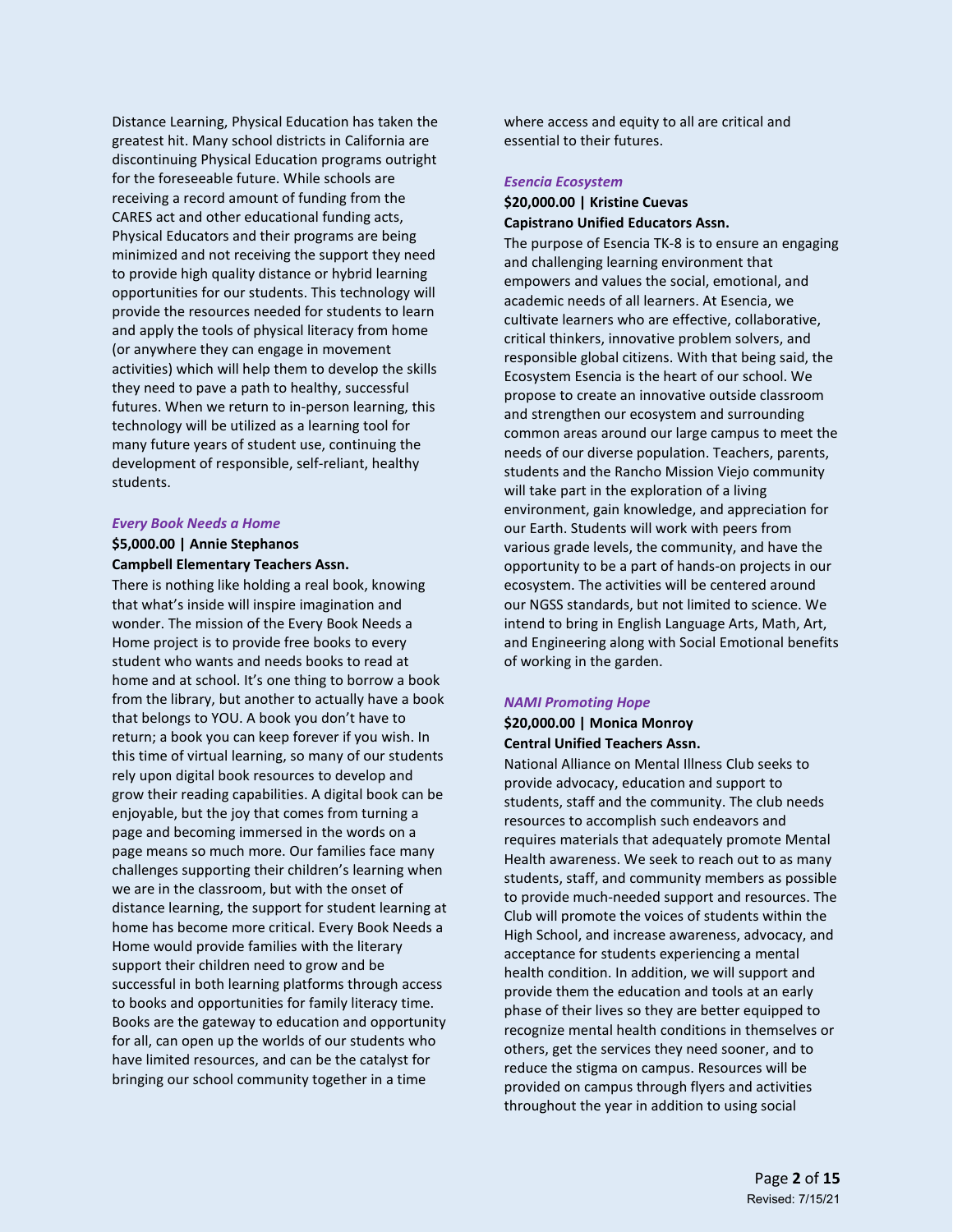media. NAMI on Campus at Central High East is the first school to have such a Club that promotes Mental Health and has proven to be a successful tool to raise awareness, provide tools for students in need, promote confidence, self-efficacy, and service to our school and community. As a result, the climate of the High School will become supportive, compassionate, and more accepting of those with mental illness.

#### *Health Investigation Partnership*

### **\$4,500.00 | Mary Pella-Donnelly Chico Unified Teachers Assn.**

Children have been impacted by the COVID virus in many ways. Anxiety is heightened with the unknown. Therefore we need to teach students how investigations occur and how to examine data as it is being gathered. Knowledge will reduce anxiety. Our middle school students are taught to investigate unknowns and use evidence to make conclusions. My seventh-grade students will visit four third-grade classrooms, four times in the school year and present lessons on human and on environmental health. Together both grade levels will conduct investigations and collect data which will be used to make informed decisions about the data. This will empower both ages of children and help them to understand how the greater scientific community works to solve problems and how students can work to solve problems around us. Problems that affect us individually, as a community and as a society. The seventh graders will learn teaching skills along with collaborative decision making.

#### *Holistic Playground*

### **\$5,000.00 | Caroline Roady Chico Unified Teachers Assn.**

I would like to create an interactive, holistic play area in our small kinder/special education playground which includes art, music and science equipment to use daily. The company I would love to purchase these items from is Play with a Purpose. Once schools are reopened, some of this equipment (music/art) will be out always for community families. This reinforces gross/fine motor, socialization, art creativity, problem-solving (large foam blocks) musical exploration (musical fence item). Self-reliance and awareness are also huge positive aspects that will be addressed and grown through use of these materials over time and organically with support from my staff and myself.

### *Makerspace: Fostering Creativity & Hands-on Learning*

### **\$2,500.00 | Katie Sarginson Chico Unified Teachers Assn.**

As we emerge from a year where so much has been automated, digital, and remote, resourcing a library makerspace with high-interest tools and supplies will help provide a student-centered space within the library, offering both environment and resources to foster experiences and practices of creativity and innovation. Materials will be available to our students for unstructured tinkering and creating while the library is open, but students will also be invited to participate in workshops and lunchtime and after school programming, providing some guidance and support with the tools and materials, as well as opportunities to collaborate and work together. With an emphasis on hands-on discovery, inquiry, and creativity, this grant will help to resource our library with mostly no-tech and lowtech tools and materials to provide students with opportunities to learn by doing, and to create, invent, explore, tinker, and discover with little to no background experience or expertise needed. Tools that do require some instruction or assistance will be provided as well, and library staff will be trained to support and assist students in their use. The makerspace will provide a curated environment to both engage students in meaningful and self-driven work, but will also be planned to include resources and materials that will support the social emotional wellness of students. We already have a designated space in the library, and the goal is to make it accessible, inviting, appealing, and rich with resources and materials that will inspire collaborative and independent learning and creation. As the library is a communal space available to our entire community of students and educators, this grant will have a far-reaching and long-lasting impact on our campus.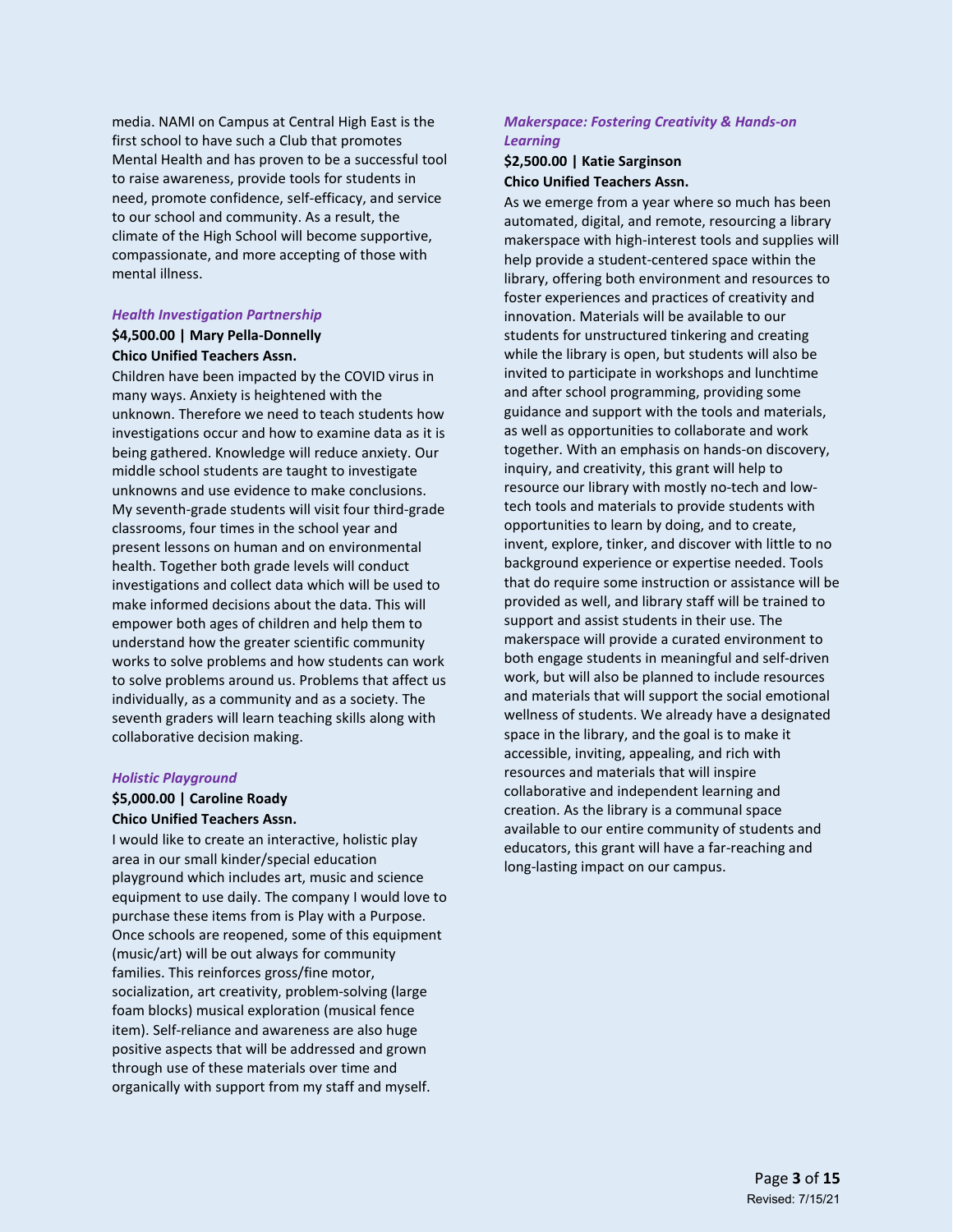### *Cultivating Relationships Built on Trust Between Schools and Families During a Pandemic and Post Pandemic*

### **\$20,000.00 | Victoria Trimingham Elk Grove Education Assn.**

This proposal provides students, families and teachers the opportunity to transition back from distance learning/concurrent learning models during the pandemic to a full in-person learning model for the 2021-2022 school year with support for reestablishing authentic relationships between schools and home. Now more than ever, a personal connection is vital to the overall success and wellness of our students, families and teachers. This year, due to the pandemic, we transitioned our home visits program to an online platform of Virtual Bridge Visits, which are available for teachers and families at our Title 1 schools. We would like to expand our current home visits program for the 2021-2022 school year to include an option of having a Virtual Bridge Visit or an in-Person Home Visit for students and families that are having a difficult time transitioning back to in-person learning due to the pandemic. This grant will also allow us to expand our program to include EGEA members that serve students at multiple school sites, such as Resource Teachers, Instructional Coaches, Speech and Language Pathologists, as well as teachers at schools that are not Title 1.

### *Journey for Justice with Larry Itliong: Problem Solving, Taking Action, & Revolution*

#### **\$5,000.00 | Alma Galapon Elk Grove Education Assn.**

By the time students reach fourth grade, they have heard about Cesar Chavez and Dolores Huerta but who was Larry Itliong? Larry Itliong was a Filipino farmworker who also played a key role in the Delano grape boycott. Using the book *"Journey for Justice: The Story of Larry Itliong"* by the late Dr. Dawn Mabalon and the accompanying curriculum resource guide, students will use Ethnic Studies Praxis Story Plot (ESPSP) to expose the problem, identify oppressors/action plan, and reflect. As a culminating activity, students will reflect on their own communities and design a project that parallels ESPSP. These projects will be presented at multicultural family night. Until we have the history of BIPOC interwoven in our social studies curriculum, we must take it upon ourselves to teach ALL history. Filipino history and the history of farmworkers IS American history.

# *McKee Media Group - Phase 2*

### **\$20,000.00 | Nicholas Maltbie Elk Grove Education Assn.**

The McKee Media Group is building community while providing students the opportunity to express themselves creatively through media. Following the Appreciative Inquiry model, students have the opportunity to discover what they are interested in by engaging with various types of media productions, dream-up and design projects and then work up their projects to production. They collaborate to generate ideas to bring topics of interest to the school and community to life. All productions are creative and student-driven. Students develop skills as they tackle problemsolving issues, work with sound and lighting, create storyboards, write script, film, and edit their biweekly newscasts and feature documentaries. Students interview teachers, administration and support staff, and community members to learn more about important local issues. Students have interviewed local business owners, the superintendent of Elk Grove Schools, our State Assembly representative in his office at the capital, and an Academy Award winning animator, writer, director and voice actor from Pixar. The proceeds from this grant will help promote student responsibility and self-reliance in multiple ways. In the area of responsibility, students work with multiple pieces of video and audio equipment every day. They are responsible for the well-being of equipment including maintaining batteries, making sure that field kits have the proper equipment enclosed. (Charged battery, headphones, microphone, SD card, and tripod) They also need to be sure that all equipment is taken care of and returned to the studio. They must make decisions while filming news segments, including: proper lighting, shot set up, framing and sound. Finally, they must work collaboratively to edit a final news piece for broadcast.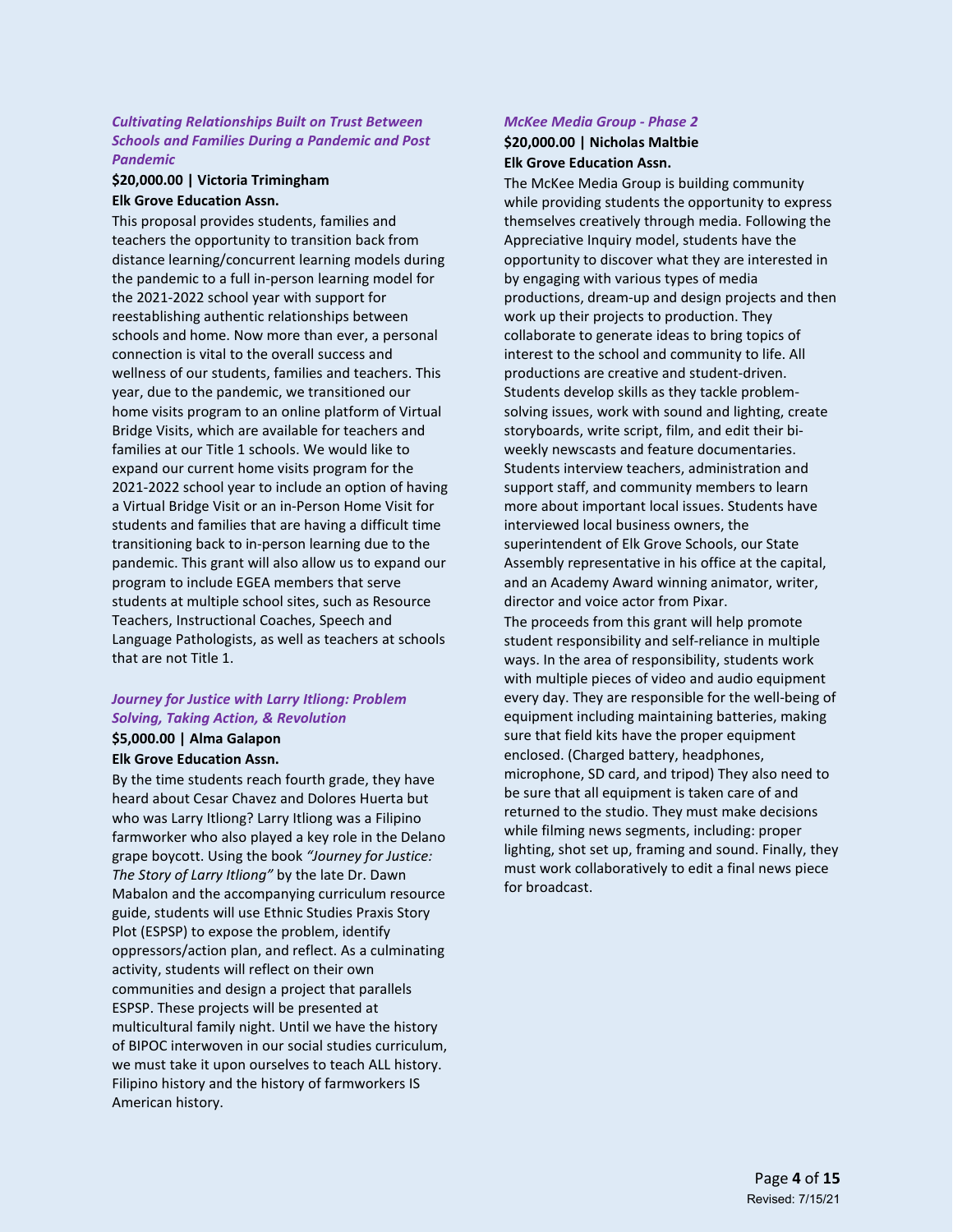### *Solar, Wind, Water, and Hydrogen Renewable Energy Power for a Sustainable Future*

### **\$4,450.00 | Jose Martin Elk Grove Education Assn.**

The future is in our children's hands, and it is here. New technologies continue to evolve and reshape the world we live in. Our children are immersed in new technologies that require knowledge and skills never taught before in the traditional school setting. Most of our students will be working in jobs that don't even exist yet. Many jobs will be in the areas of renewable energy sources that protect and help heal our environment. This project is about my fourth graders learning about solar, wind, hydroelectric, and hydrogen cell energy through student-centered active, experiential, hands-on, project-based learning.

Students will learn about clean energy sources, experiment, collect data, design, and share results using solar panels, wind turbines, hydroelectric models, and hydrogen-cell energy to help power up the classroom, recharge batteries, run water fountains, toys, and other devices. They will also learn social responsibility and how global warming can be reduced. Students will be empowered to take action.

### *Teacher*

**\$5,000.00 | Christine Ullman**

# **Elk Grove Education Assn.**

Grant funds would be used to create a project-based lab space for co-taught Living Earth Biology classes in tandem with our Manufacturing and Product Innovation Fundamentals class in our Manufacturing Production Technology Academy (MPTA). Mr. Miele and Ms. Ullman co-teach the biology course together and Mr. Miele teaches the MPTA course. An unused campus garden space would be renovated and turned into an outdoor garden lab for the biology course, with students from the MPTA course designing and building materials for the space.

The garden lab would connect into the Living Earth Biology curriculum in almost every unit: nutrient cycling, energy transfer, photosynthesis, mitosis and meiosis, seed germination and reproduction, all of which are easily examined and testable within a garden ecosystem. This space would allow students to learn class material by creating compost from cafeteria scraps, planting seedlings in the garden, propagating plants from stem cuttings inside the

classroom, and designing and carrying out tests to observe biological phenomena in plants. The ultimate goal is to give students access to a fully formed science lab modeled after the work a college-level science student would have access to in college. As two science educators passionate about developing future scientists, we want to provide students with the opportunity to discover an authentic love for science while in high school. Students in a college lab setting are given the autonomy to be up and moving, exploring and learning with their hands and creativity- we will bring this model to the high school classroom. We will create a project-based science classroom that allows for this setting to help foster students' interests in science at an earlier age, while also teaching the foundational science concepts and Next Generation Science Standards.

#### *Library Revamp*

### **\$20,000.00 | Erika Malsom Fort Bragg District Teachers Assn.**

Our middle school has the bones of what could be the most beautiful library in our district. I envision students gathering here for clubs and programs, I can see parents and community members meeting for site council and parents' club. The possibilities for our library could be endless given the opportunity to make some much needed updates. Making the space more user-friendly while adding in new features like a game room and a makerspace will help get our students more engaged with their campus, and in turn, their peers. This grant would help us to buy all of the needed items our small district cannot afford. This grant would benefit a title 1 school serving 364 students in rural Northern California.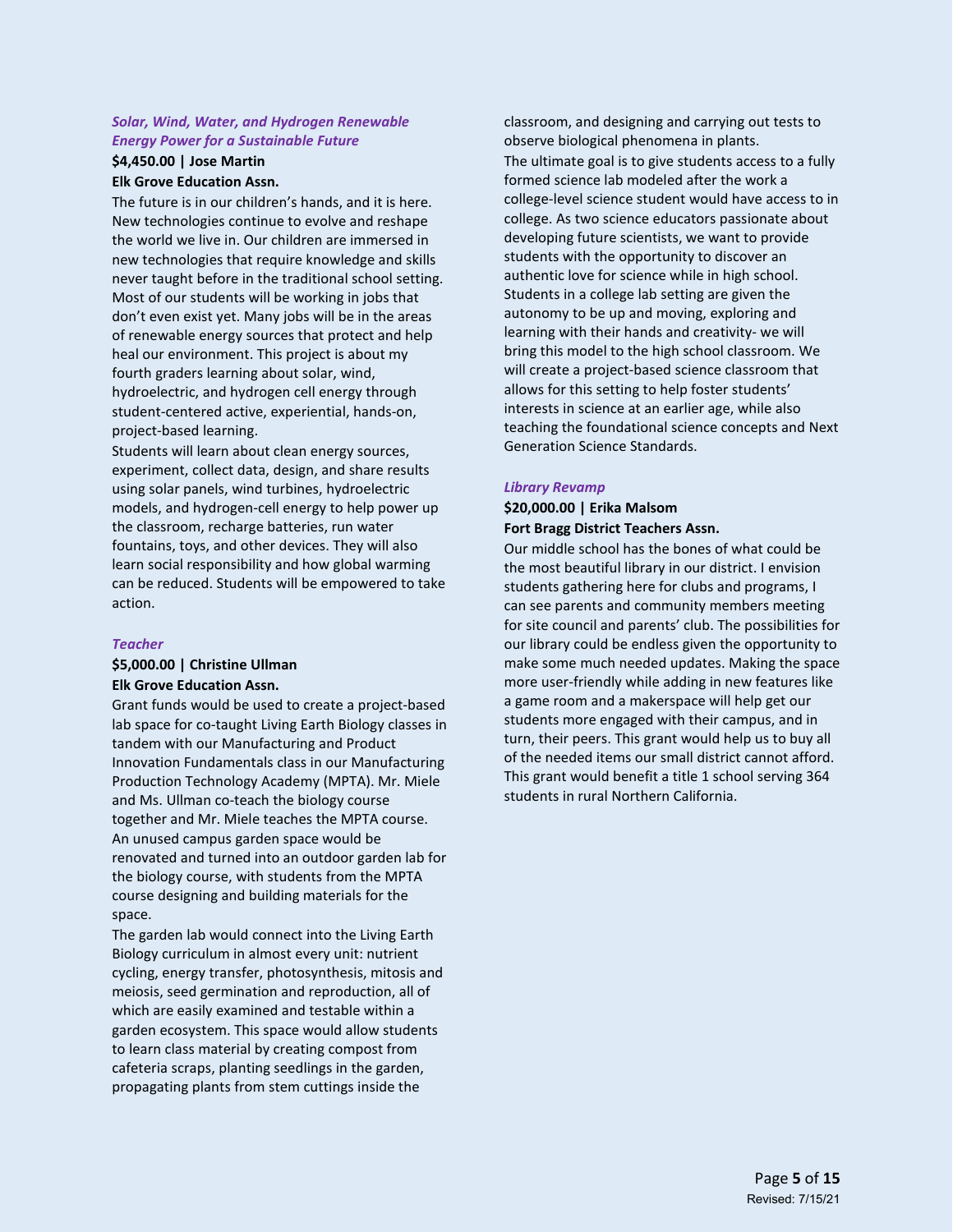#### *Carrying Stories*

#### **\$2,885.59 | Marina Santos Fresno Teachers Assn.**

Carrying stories is a multimodality learning experience for all types of learners. Students will read, write, publish, create, and record their learning. Students will read four texts that exemplify metamorphoses. Then, they will interview family members or write their personal narratives on "ways in which people have transformed their learning or lack of learning into optimism." Students will write stories and then edit stories for publication. Students will create an art-work with the collage (cut pieces of paper) medium to create an image of a butterfly. The writing will be hand-written text surrounding the butterfly image on a vibrant, colored 2'x2' wood panel. Throughout the project, students will realize the power of a metaphor and how to curate their learning for a wider audience.

### *Cultivating Biliterate Learners by Nurturing and Growing Confident Readers and Writers*

#### **\$12,600.00 | Maria Escobar Fullerton Elementary Teachers Assn.**

Students at Raymond Elementary School Dual Language Academy, in Fullerton are becoming biliterate citizens in their community. They are learning to read, write, listen, and speak successfully in both Spanish and English. The gifts of funds provided by this grant will further enhance their biliteracy skills. The diverse classroom library of books, Up the Ladder Units of Study for reading, RazKids Comprehensive, and additional resources to implement a reading-writing workshop in Spanish, will allow time to read and equitable access learning. The libraries will ensure that there are books that represent various identities of students. It will help promote inclusion and empower students as they see their cultures represented in these books as well as teach empathy towards others. During reading workshop, we will listen in and evaluate their reading journals with the reading progressions to learn and understand assets that each has, then we will nudge or provide a mini-lesson on a reading skill so they can practice and acquire that skill. These learning experiences will empower language learners by building curiosity, vocabulary, and content knowledge in topics of interest to individual students. Having access to a variety of books of various genres will give students choices to take control of their reading and writing lives. Providing voice and choice during reading-writing workshops,

shared reading, interactive, and read-alouds will effectively engage students and instill a love and joy of reading as they develop agency to be great writers It is essential to add various levels of Spanish books to the existing, limited sets in order to build individual reading skills in both languages. Our bilingual students will be empowered, feel seen, important, and valued in both languages while developing their biliteracy skills.

# *Communicating Environmental Impact Reports on Projects in the Local Community*

### **\$ 4,200.00 | Merek Chang**

### **Hacienda-La Puente Teachers Assn.**

In the past two years, our school district has begun numerous construction projects in the local community. Many of these construction projects have been high profile in the community and An environmental impact assessment and report is generated for these projects to meet state standards and feedback from the community. However, upon generation, these environmental impact reports are very dense and difficult to understand. As a chemistry teacher, in partnership with a human geography teacher at Workman High School, our goal is to develop a lesson in which we seek to break down various components of an environmental impact report (EIR). For this lesson, our plan is to address the construction of residential units and the remodeling of a school on land where the local little league fields and the school in question exist. As a chemistry teacher, my class would focus on the impact this project would have on greenhouse gas emissions, water, and air quality. In the human geography class, the focus would be on analyzing the effects on traffic and existing cultural resources to the land in question. The content would come from the EIR itself, and the topics in question all connect to Common Core and NGSS.

Students would be asked to generate an infographic or video to communicate what they have learned and share their findings with the community. Grant money would be used to develop curriculum, invite guest speakers familiar with EIRs to answer questions students/teachers may have, and for software or other technological needs for students to complete this assignment either online or in the classroom. The model of this assignment will be based on a previous collaboration between the human geography teacher and I. Our funds would be used for stipends to create the curriculum, honorariums for our volunteer professionals who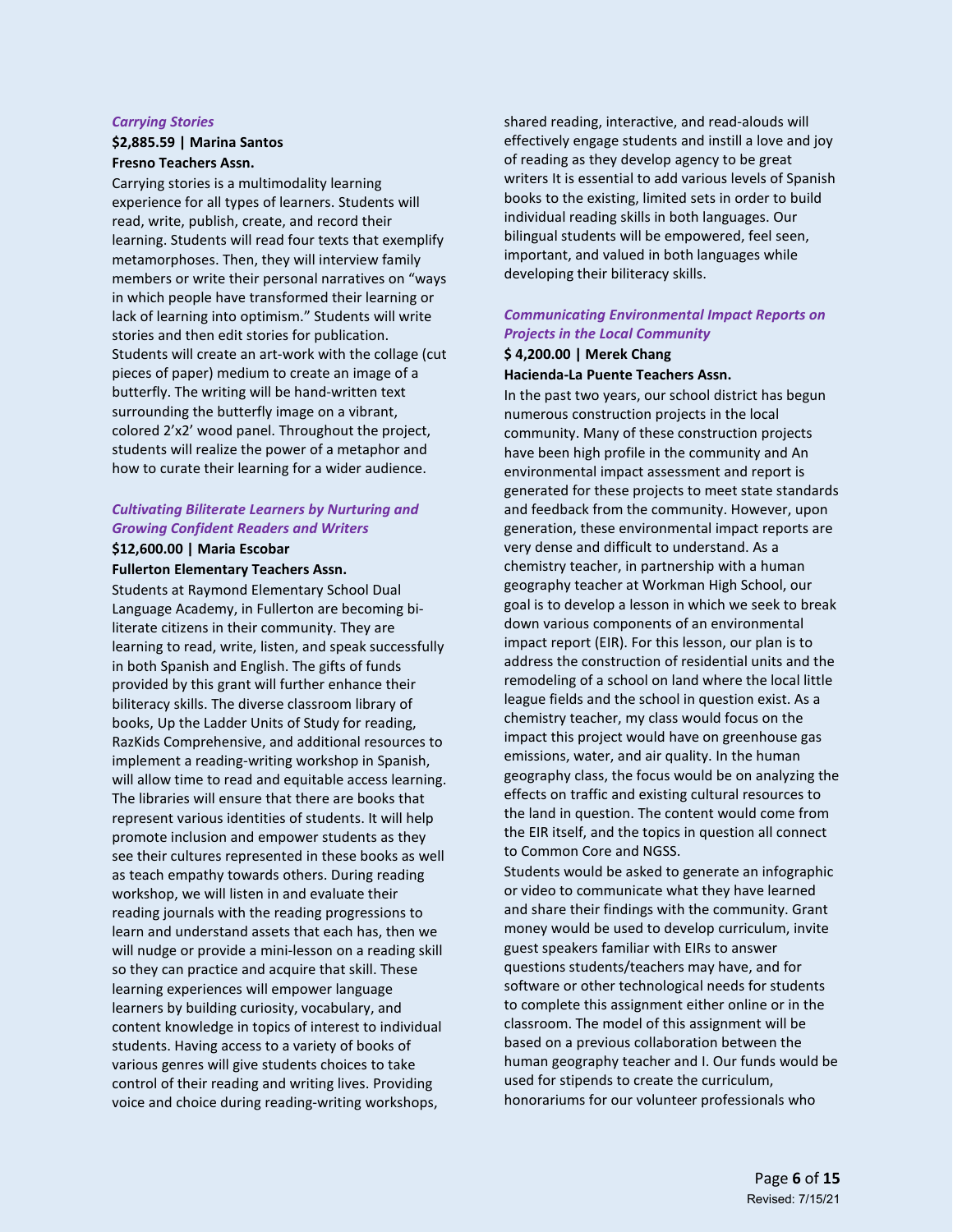will be working with students, additional technology that will be useful for students to use, and to fund a student showcase night.

#### *Kinesiology - The Art and Science of Human Movement*

### **\$20,000.00 | Marie Crosby Hemet Teachers Assn**

This project will expand our current physical education course offerings. We will do this by providing courses that give students opportunities and choices for life-long physical activity, high school and collegiate athletics, higher collegiate learning, and certification for jobs in physical education (kinesiology) at the high school and graduate level. We will provide students with courses that meet college A-G course requirements through planning and articulation with our two local community colleges. Currently, students are required to take two years of high school physical education, but these courses do not count towards A-G or grade point average (GPA) for college admissions. Students will need to meet minimum grade requirements to receive college credit for articulated classes. Still, they will be provided with multiple pathways to choose from instead of a one-size-fits-all physical education course for high school credit. More course offerings also allow students to choose paths that lead to leadership opportunities through peer mentoring, teaching and coaching assistants, volunteer work at the school, and certification for jobs in the community.

#### *STEAM Ahead*

### **\$18,504.00 | Malinda Gill Hermosa Beach Educators Assn.**

We want to launch a comprehensive robotics program for STEAM instruction in grades TK - 5. It is important for students to have the opportunity to access technology and computer science with meaningful and relative instruction. We would purchase robotics based on student grade levels and abilities. This would help scale their understanding to the importance of critical thinking skills and collaboration. With the focus on STEAM, students are able to embrace the engineering and design process. Engineering is a crucial component to all our futures, thus giving students opportunities to utilize skills to help them with critical thinking and problem-solving issues.

# *Future Inglewood Transformative Educators (F.I.T.E. Club)*

#### **\$5,000.00 | Cicely Bingener Inglewood Teachers Assn.**

Recent studies by the Learning Policy Institute and others tell us that California will be facing a major teacher shortage by 2025. At the same time, the national conversation around racial justice and equity of opportunity is forcing us to look inward as educators about how we contribute to reversing attitudes and practices which push students to the margins rather than pulling them in caring, inclusive, and restorative ways. Drawing inspiration from the work of critical educators such as Paulo Freire, Carla Shalaby, Linda Darling-Hammond and Tyrone Howard, my proposed project is a club-style outreach to cultivate and inspire pathways to careers in teaching among the primarily Latinx and African-American students in our school district. My particular focus will be on working with students attending our district's continuation high school following critical theories that suggest that some of the best solutions to our pressing problems in society rest with those who are "closest to the pain." In this case, continuation high school students comprise some of the most marginalized students in our district that potentially have the most to tell us about what successful and impactful teaching can look like. Future Inglewood Transformative Educators a.k.a. "The F.I.T.E. Club" will provide a facilitated space where 10th and 11th grade continuation students can unpack their educational experiences, engage in critical conversations around teaching and learning, receive mentorship from current and retired educators, connect with teacher education programs, and engage in opportunities to "teach" younger students within our district through hands-on and/or virtual interactions. The club will meet after school once a week on campus and combine discussion, guest speakers, text & mediabased readings, field outings and student-led lesson planning to give students the opportunity to envision futures in education professions.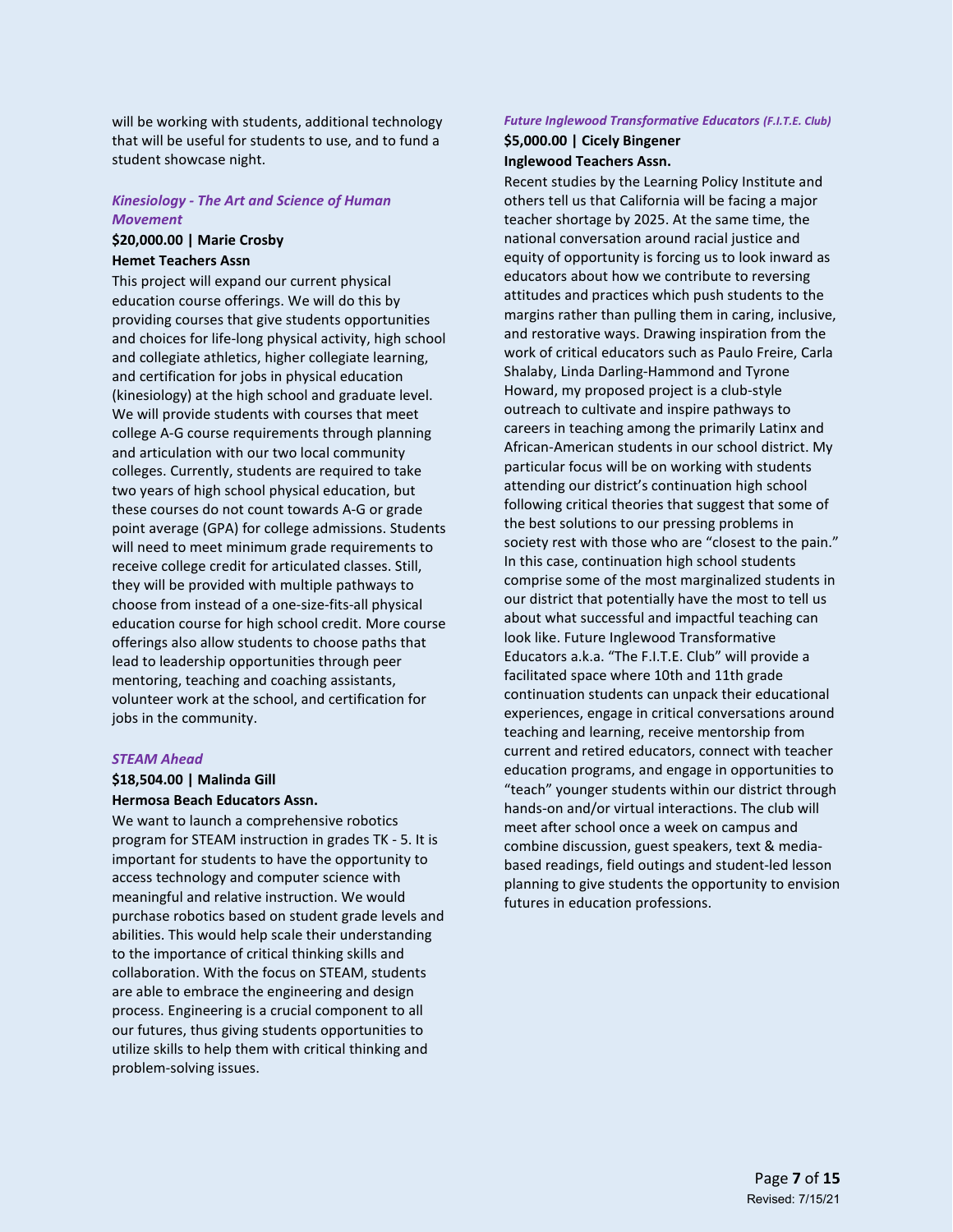#### *Smartphone Filmmakers Project*

### **\$20,000.00 | Aba Ngissah Inglewood Teachers Assn.**

A multi-year project, the Smartphone Filmmakers Project is a collaboration between the Inglewood Teachers Association and the Inglewood Unified School District. The project engages TK -12th grade students in a filmmaker education series designed to inspire young people to take an active interest in professional video storytelling, creative business practices and sustainability, using the latest mobile filmmaking technology. Using multiple facets of digital content productions, hosting guest workshops with industry professionals, having access to high quality smartphone filmmaking equipment and trained teachers, our students are immersed in a hands-on production program where they learn to produce, write, direct, shoot, edit and market their work. Parents and family members are encouraged to explore with their children and learn not only the craft of digital storytelling and career opportunities, but how it can also be used as a vehicle for social justice. The Smartphone Filmmakers Project is divided into sessions. At the end of each session, students proceed to the next level where not only are they learning more industry skills, but some are also being afforded paid internship and apprenticeship opportunities to create content for businesses and organizations. It being important that our students and their work are acknowledged and recognized, a film screening is hosted where students, parents, educators, district leadership, community, and industry professionals are invited to celebrate our young filmmakers.

#### *Project-Based Learning in Social Studies*

#### **\$20,000.00 | Magret Nunes John Swett Education Assn.**

Our goal is to build a more inclusive curriculum as part of our movement towards antiracism. We will be working as a team to restructure our Social Studies lessons to embrace the diversity of our students and our community. This department may be adopting new textbooks this next year, so this is the perfect time to collaborate in providing a foundation for engaging all students in their academic development while supporting their social –emotional needs. We not only want our students to gain knowledge, but to act on the knowledge they learn. Aspects from the California Department of Education's Model Curriculum for Ethnic Studies Guidelines will be used to enrich the standards-

based framework through a social justice lens. Project-based learning is the focus, as students will have the opportunity to work on a variety of individual, small group, and community-oriented activities that center on historical events, culture, identity, and societal issues. These will include cultural months and holiday celebrations and displays, artistic expression, personal narratives, and community service projects. Older students will serve as mentors for 8th grade social studies students, and projects will be shared with the student body, staff, and the community. The curriculum will center on United States History classes as a starting point, followed by collaboration with teachers of other Social Studies courses, including Geography, World History, and American Government.

#### *McFarland Steel Drum Band*

**\$5,000.00 | Jonathan Barr McFarland Teachers Assn.**

I am asking for a grant to purchase a Steel Drum Band ensemble for use with the Jr. High and High School music students of our small school district. A company out of New Jersey called Vistapan sells quality instruments that are ideal for student performers as they are also coated with high gloss black paint to provide more durability. The ensemble package that I would request will allow for 7 performers for each song being performed. The instruments I would request are as follows. 2 Lead Pans, 1 sets of double seconds, 1 sets of triple cellos, and 1 sets of two bass (bass range)… (2 additional percussionist will play to provide rhythm).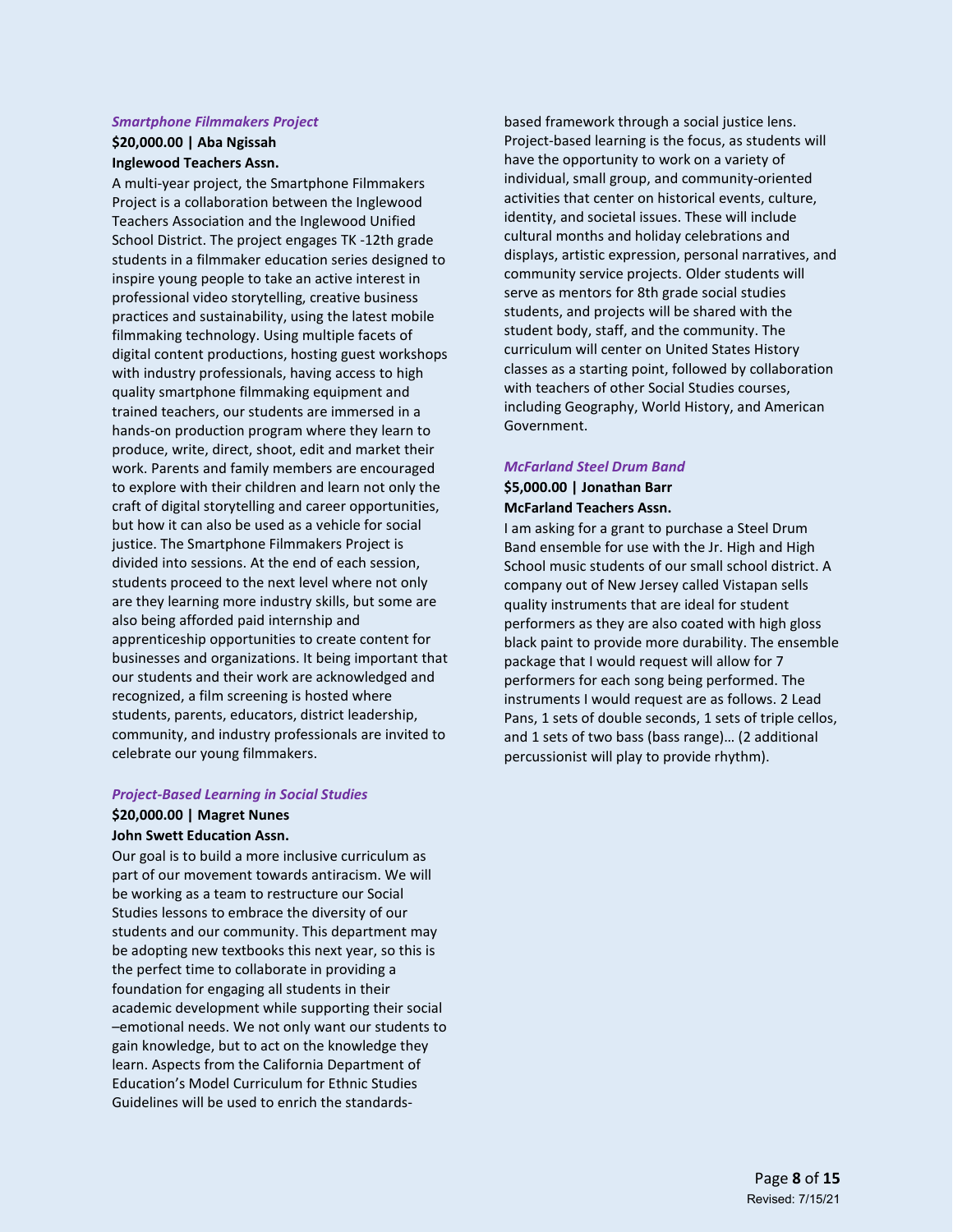# *Full STEAM ahead with the Tinker Collaboratory*

#### **\$20,000.00 | Marcela Valadez Montebello Teachers Assn.**

As a school team composed of teachers from different cultures, backgrounds and upbringings, we recognize the diverse needs of our students and have worked to utilize inquiry-based science to meet our students' unique learning needs. Part of our grand plan is to re-envision our school into an academy of culture, art, and science that leverages our school community's skills and assets as a foundation for our learning. This grant would help us to transform an existing space at our school into a "Tinker Collaboratory" that would offer teachers the tools and materials to orchestrate immersive experiences that help our students to understand complex phenomena through group, class, or schoolwide activities and projects. These projects could integrate art and technology with scientific inquiry and emphasize the application of skills and concepts learned in school as a way to invent and innovate solutions that address needs at school, home, in the community and potentially the world. COVID-19 has presented us with a unique and challenging situation, but as a school community we have come together to enact a shared vision of post COVID learning that will address our school community's needs.

### *Tactile, Tangible Teaching*

# **\$4,893.39 | Kristen Danhour Montebello Teachers Assn.**

This grant proposal would be to provide my visually impaired students with 3D printed materials that will help them access their curriculum. When a student is blind or low vision, a visual image and audio descriptions have very little meaning. Tactile and tangible items need to be felt and explored by the students for them to really understand. There are only so many items that you can find around the house or in the store. A 3D printer would allow me to open the world to my students and generate items that can help to even the playing field. This would allow my students access to models and tangible experiences. Additionally, some of my students with cortical visual impairments need items that are single colored to look at since they need simplified materials. Multicolored objects create far too much clutter and visual stimulation, but we cannot give students items coated in toxic spray paint. A 3D printer would allow me the ability to

provide custom items for students with varying abilities and vision. The items for each student would directly correlate with their classroom curriculum.

# *Student Empowerment Through Musical Mentorships [R]* **\$20,000.00 | Alison Rosenblum**

### **Moorpark Educators Assn.**

Middle school is a pivotal time in student development where educators can leverage the open-minded nature of adolescents to build their confidence, expand their skill sets and knowledge for the future, and nurture relationships that will last a lifetime. Our Student Empowerment Through Musical Mentorships affords all students on campus the opportunity to participate in our classes, as well as our campus-wide activities that focus on student creativity, and community collaboration. This program will focus on our students improving their confidence by building mentorships with our local elementary school students through musical collaboration. In addition, we will work to create positive relationships with our local high school and community college so our middle school students can be paired with older students who can provide positive role modeling to expand their interest in musical theater and success in school. We have found that students who participate in our Musical Theatre and Choir Classes, as well as our After School Performance Enrichment Programs have improved academically, are more connected to campus, and have a more positive goal-orientated outlook for future success. The IFT Grant would enable our staff to exponentially expand the offerings to our students, improve our working relationships with our neighboring schools, but more importantly demonstrate the investment in our students as they conceptualize their potential and power to make a difference in our community and the world. Student Empowerment Through Musical Mentorships is our opportunity to redefine the collaborative potential of performing arts education in schools and serve as a model for other sites throughout California as we provide students a portal to attain success and realization of their capabilities in the arts, the classroom, and beyond.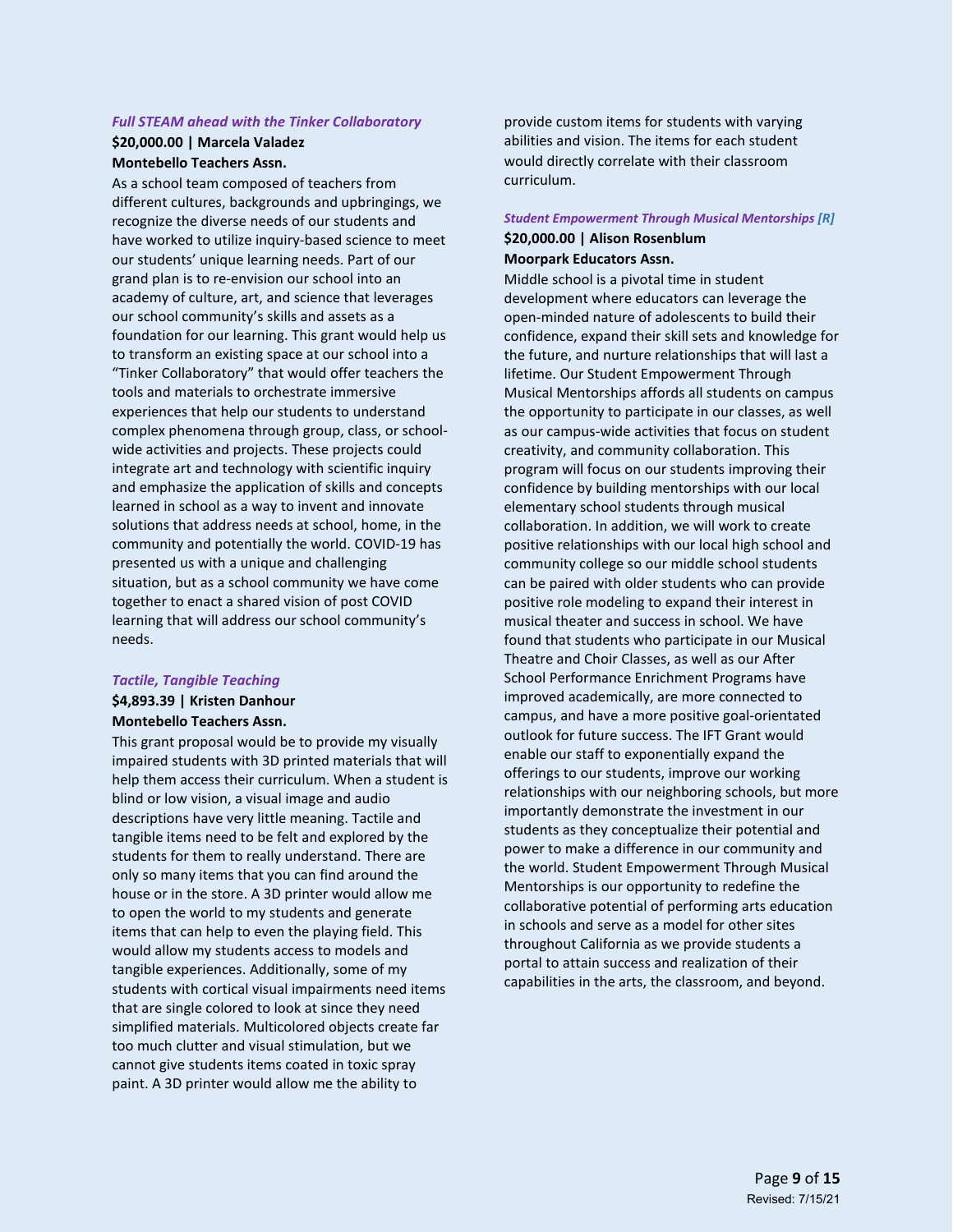#### *Let's Be Makers!*

### **\$4,982.25 | Nora Eskew Mountain View Teachers Assn.**

We want to start a Maker's Space at our elementary school to engage the students in hands-on math, science, and art. We want to empower our students to dream and create while also learning valuable skills such as coding and robotics. The Lego sets we want for our space will allow students to intuitively learn how to code while participating in both group and individual play. We hope to allow our students' the freedom to imagine while providing a rigorous STEAM learning environment.

### *Nevada Union Advanced Manufacturing Program Expansion*

#### **\$5,000.00 | Justin Coyle**

#### **Nevada Joint Union High School Teachers Assn.**

This project seeks to expand our school's Advanced Manufacturing program (a new program in the 2020/21 school year). This program uses the electric guitar as the project of choice to introduce students to modern manufacturing concepts and methods. Students currently design and manufacture the majority of both the wooden and metallic parts of an electric guitar while learning CAD/CAM software, shop safety, and industry standard practices in CNC milling wood and aluminum. This proposal looks to expand the program in two ways. The first is to purchase two pickup winding machines and associated tools. This will allow students to design and manufacture their own pickups for electric guitars. It also is asking for seed money to create a classroom based business to enable electric guitar manufacturing program can be self sustaining in the long term.

#### *STEAM-ing Ahead*

# **\$4,993.94 | Jera Verboom**

### **Orland Teachers Assn.**

STEAM-ing Ahead will expand our current GATE program by providing our students with hands-on opportunities to explore science, technology, engineering, arts, and mathematics. Through the use of Apple products, robotic supports, and supplemental artistic material, this project builds on our current program and will utilize the vast array of STEAM applications offered through Apple, including Cue Wonder Workshop and Cricut Design Space. Cue Wonder Workshop will allow our students to further develop their coding skills and transition from blockbased coding to state-machine and text- based

programming with our Cue robots, while Cricut Design Space will allow them to create, design, and wirelessly cut with our Cricut Maker. iPads will facilitate opportunities for our students to connect, create, and explore how science, technology, engineering, arts, and mathematics are all linked; robotic supports will further expand the capabilities and learning opportunities of our Cue robots; and, supplemental artistic material will allow our students to collaborate and create with our Cricut Maker. STEAM-ing Ahead will build community and create opportunities for our diverse GATE students to excel in ways previously unavailable to them due to challenges outside of their control, including socioeconomic disadvantages, language barriers, and specific learning disabilities.

#### *Project Diversity Through Literature*

### **\$9,945.00 | Silvia Gutierrez Palos Verdes Faculty Assn.**

Our goals are to build a culture of reading and a deeper understanding of our high school community through the sharing of diverse literature. When people hear the term "diversity," they think of race or gender. However, "diversity" covers much more – the immigrant experience, children in foster homes or blended families, those with physical or other disabilities, etc. We will provide our students with diverse books for outside recreational reading, classroom Literature Circles, and student operated Book Clubs. The students will find these book choices more authentic and more reflective of our contemporary community than many of the current required English texts that rely on the Classics. We will invite all stakeholders - students, teachers and parents - to be involved through book discussion groups.

With the grant we will purchase five copies of 70+ titles of YA books which will be housed in the school library and available for any student to borrow. However, our efforts to encourage reading will extend beyond the library and into the classroom. Some English teachers have agreed to provide the books to their 9th and 10th grade students for outside recreational reading and for in-class Literature Circles. Students will have a wide selection of books to read, as choice is an important step in building an interest and passion for reading. In addition, teachers who serve as club advisors will organize book clubs within their organizations. The PTSA will also be invited to participate in a special parent/student book meeting.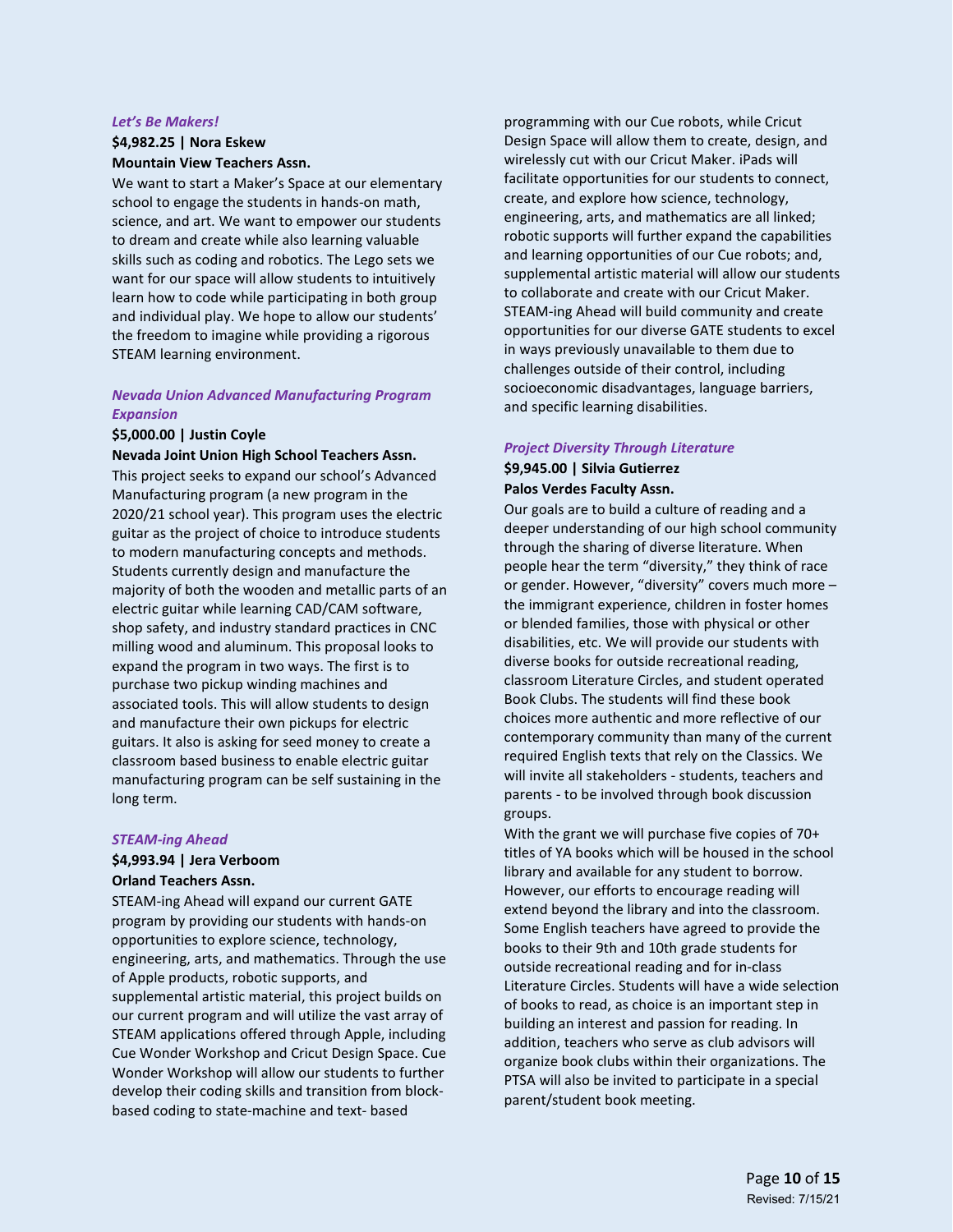#### *BioSustainability Greenhouse*

### **\$20,000.00 | Maria Schmidt Perris Secondary Educators Assn.**

This grant will fund the building of an aquaponics system that will be student designed, built and maintained. Students exercise both mental and material resourcefulness as they work individually, and in teams to maintain, monitor, measure, record, and amend key components of the aquaponics system in a number of ways. This will be collaboratively taught by a science teacher and a special education teacher. Projects that incorporate collaboration with other programs and the community are a key component to the course. We will be including the art department and courses, culinary arts courses,PLTW engineering courses, biology courses and Advanced Placement Science courses. The idea is to create a place that will be a community accessible place to which students can educate others on sustainability with aquaponics. At course completion, students will participate in a required exit project, to design a pilot aquaponic system for either their own home, or a proposal for a community project (local, state or national) that they will submit to the business or agency.

#### *Captain Kindness*

## **\$1,673.00 | Terri Meyer**

#### **Sacramento City Teachers Assn.**

I want to spread kindness throughout Sacramento. I want to start a kindness club and encourage students to be more inclusive and kind.We will learn about kindness,and talk a lot about the places where you can show kindness to others: at home, at school, and in your community.I also want to bring the focus of kindness inward and talking about how you can also be kind to... yourself and others. Each month our four kindergarten classes will team up with our third grade buddies to take on a kindness challenge. The first month our buddies will make the kindergarten students "Kindness Capes". They will paint smiley faces on the capes (made from T-shirts). The capes will be delivered by our principal with our first kindness challenge. Spread a smile to three people. Watch and see what happens and report back to the group.Kindergarten students get to wear the capes in class when they demonstrate kindness or caring for themselves or others. They are Captain Kindness Superheros! Each month of the school year a new challenge will be presented. Write a kind message on the sidewalk with sidewalk chalk. Paint

and hide a kindness rock in the community. Make cards for those in care centers. I can't wait to see the excitement on students' faces when they've done something kind for someone else and hearing about the happiness it brings them. The impact of these acts of kindness will be far reaching both in terms of students learning to work together, be kind to themselves and others others and spreading kindness to the world.

#### *CTE Autoshop*

### **\$13,179.39 | Yvonne Molles San Bernardino County Teachers Assn.**

Our Impact Grant will be used to support the implementation of a new Autoshop GTE class at our community School in Rialto, CA. This Autoshop class will be attended virtually and in-person by students from our sister Community Schools in San Bernardino, Colton, Redlands, Yucca Valley and Victorville.

Students will learn the practical application of automotive industry and careers. Our goal is to connect students with employers in their local communi ties after the completion of the 180 hour course. Students will learn real world skills that equip them to go on to college and or vocational school (while obtaining ASE certification}.

#### *Seeds of Hope*

#### **\$11,533.68 | Susan Barkdoll San Bernardino Teachers Assn.**

The grant proposal is to build an orchard for 548 students ranging from Transitional Kindergarten through Sixth grade. The proposal is community based, relying total on corporate sponsors, volunteers, and local government agencies to collaborate in the success of the orchard for North Verdemont Elementary School. The grant funds will be used to install an orchard, picnic benches and garden beds on the school campus in an unusued area on campus. The outdoor learning center will provide a sanctuary for students, staff and the native wildlife to find serenity and calm. Students will research the native trees and cultural practices from the past, as they select the trees and plants for the outdoor learning center. The orchard and raised garden beds will provide fresh fruit and vegetables for the students, while providing children the opportunity to research, design and oversee the establishment of an outdoor learning center for the campus. The STEM project is an environmentally embedded endeavor that increases oxygen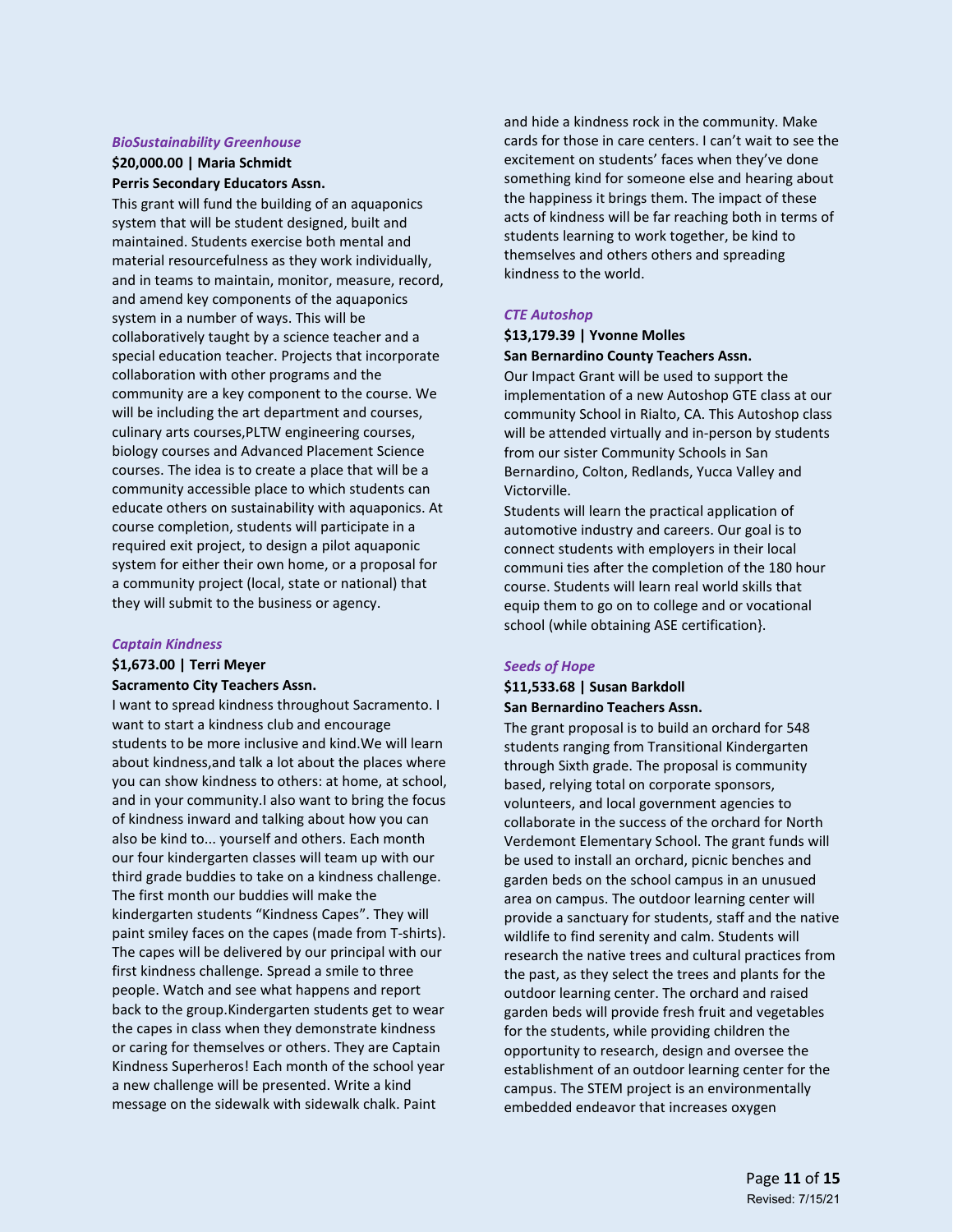production by planting trees, reduces water consumption, and provides food for the children. The turf will be removed by the San Bernardino County Metropolitan Water District as a means to conserve water use in our city. An irrigation system, donated by Rainbird Corporation, will be installed by community volunteers to replace the spray methods with a drip system to reduce water usage. An American Disability Act compliant pathway will be created to allow the 11% of Special Education students access to the orchard, as well as handicap accessible garden beds. The labor will be provided by the community volunteers from the local Boy and Girl Scout troops under the supervision of the Master Gardeners of San Bernardino County. Ten picnic tables will be used to ensure social distance measures are insured for each class utilizing the area. Ten raised garden beds will all students, even with physical challenges, to participate in the outdoor lessons.

#### *Sheeko Sheeko*

### **\$5,000.00 | Niomie Allison San Diego Education Assn.**

In honor of National Poetry month, students, teachers, and community members from a variety of socio-economic and cultural backgrounds will work together to create a venue for self-expression and team-building. Students will submit original artwork and poetry to be displayed and read aloud during a live performance on school grounds. As culmination, we will publish hard-bound anthologies for community distribution. Participation prizes will be awarded to each family.

#### *Balanced Kids*

### **\$19,205.00 | Allegra Raiger San Diego Education Assn. (Iftin Charter)**

"Balanced Kids" is an initiative to teach and help students apply Social Emotional intelligence. Utilizing a combination of literacy and hands on experiences, students will come to understand how to regulate, value, and integrate social emotional skills into their daily lives. The literacy component showcases a book series called "A Little SPOT" by Diane Alber. Students will be introduced to a focus "SPOT" each month. The "SPOT" teaches an emotion and how it can be correctly regulated. When students are able to see their emotions and feelings as something tangible suddenly the handling of their "SPOTS"(emotions) becomes easier. The hands-on component of our program is presented to students in the form of

"Makerspaces" where students engage with their peers in STEAM quests (SQ). Students will actively apply their focus "SPOT" skill during the SQ. The SQ will be led by student "Mentors." These peer leaders will offer support, guidance and encouragement during the SQ activities. Our hope is that students will apply this knowledge to their group interactions, and we will see dramatic changes in relational skills and many "Ah Ha" moments as students become more self aware. Our long-term aspiration is that the students show an increase in their Social Emotional intelligence and will follow them to the next grade level and beyond. When students leave our school equipped with strong emotional skills and intelligence, supported by healthy relationships they have built over the years, they will feel empowered to go out into the realms of higher education and the workforce at large and achieve great things. With monetary support, we will be able to spearhead the Social Emotional Development movement at our school. The students and all stakeholders connected to our school will benefit significantly from the changes in hearts and minds that this program will bring.

#### *Painters Space*

#### **\$5,000.00 | Michelle Favro San Juan Teachers Assn.**

In a world where Covid has separated us, bullying is abundant, income inequality is prevalent and electronics/social media have taken center stage, I want to provide students a space where they can express themselves artistically, where they can take pride in what they have achieved and share that with others all within a safe environment. I was lucky enough to get moved into an old video production classroom that has a perfect back room that, with funding from this IFT grant, will be transformed into a painter's studio, where I will expose my students to artistic expression outside of a traditional classroom setting. The Painters Space is large enough to house 12 easels, mobile storage units, and art supplies. This creative learning environment will allow for more choice-oriented creativity where students will be challenged to express themselves more organically, learn time management, how to inventory supplies and how to put on an art exhibit. Once this room has been transformed into a student's art paradise, my goal is to expand upon my current curriculum, focused on technique and the principles of art, and offer an advanced painting class similar to those at the college level.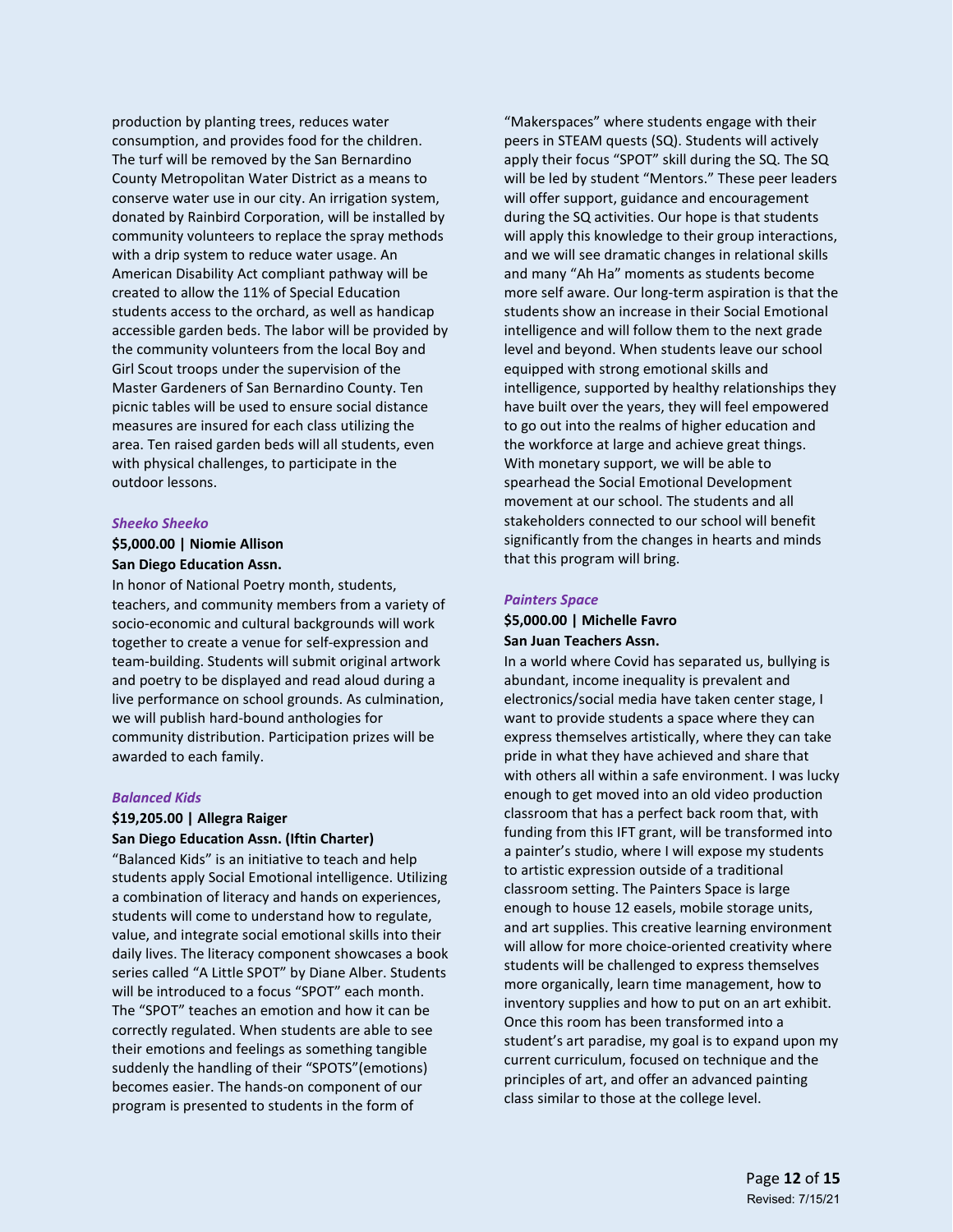#### *Warrior in the Garden [R]*

### **\$16,319.48 | Diana Colmenero Selma Unified Teacher's Assn.**

This two part project incorporates the creation of a designated outdoor learning space for yoga and a garden revitalization and expansion project. This project would serve over 400 students, grades kindergarten through 6th. It will cultivate a strengthbased culture by growing food and practicing mindfulness through yoga in a student-built oasis on our very own campus. This secular form of mindbody exercise focuses on mental and physical benefits. Student-made yoga decks will enhance the natural space and provide an outdoor learning environment used by the entire student population at Indianola Elementary. Expanding and maintaining the school garden can be achieved through the utilization of teacher, parent, staff, and most importantly students' strengths and will serve as an invaluable resource for all students, especially those with special needs. Taking a course to become a certified yoga instructor will enable me to teach using a systematic approach so that students may reap the plethora of benefits that stem from the practice of yoga.

#### *Project Mountain Ride*

### **\$20,000.00 | Keith Sprague Trinity Alps Unified Teachers Assn.**

Project Mountain Ride will fulfill the immediate and desperate need of providing students with positive and healthy ways to meet and cope with their challenging, and ever-evolving, physical and mental health needs. By expanding our current mountain bike club, incorporating our Alternative Education students, and taking the unique approach of infusing it with Social Emotional Learning components and practices we will create an SEL program unlike any other.

Utilizing community resources students will learn new skills, acquire new positive role models, and learn from experts in their field. Students will increase their self- confidence by setting goals and achieving them. Families will be strengthened through volunteer time and weekend family rides. Project Mountain Ride will bring the many positive and healthy benefits of cycling to our students giving them opportunities to fit- in, create lifelong friendships, and become lifelong learners.

#### *Rotate with Tech*

### **\$3,994.23 | Katy Thompson Tulare City Teachers Assn.**

Technology can be used to experience learning you can't get anywhere else. The hands-on experience you receive through building and rebuilding and then testing and problem-solving is unmatched. Through building robots, creating video games, and coding tiny robots, students will have hands-on experience that allows them the opportunity to learn from mistakes they make and correct them. Perseverance is something missing from many students right now, but not because they don't have it, but because they often aren't given a chance to build and show it. I believe through activities like coding and robotics you build perseverance and grit. Your projects never work the first time. You always have to use problem-solving strategies to figure out what went wrong and solve it. This type of learning is especially important in our school. Our students at Mulcahy are 96% socioeconomically disadvantaged and 91% Hispanic. Both of these being traditionally underrepresented in the technology fields. This would be a completely new experience for most of them. I want to purchase Lego Mindstorm robots, Bloxels, and Ozobots to create a rotation of technology so all students throughout the year are able to work on different projects. Lego Mindstorms allow students to build a Lego robot and then code it to carry out commands like driving or drawing. Bloxels is a platform that students physically create characters and stories that they then turn into their own video games. Ozobots are tiny robots that are able to be coded using chromebooks. With a combination of all of these, I would be able to build a curriculum for my technology class that encourages perseverance and creativity in our students.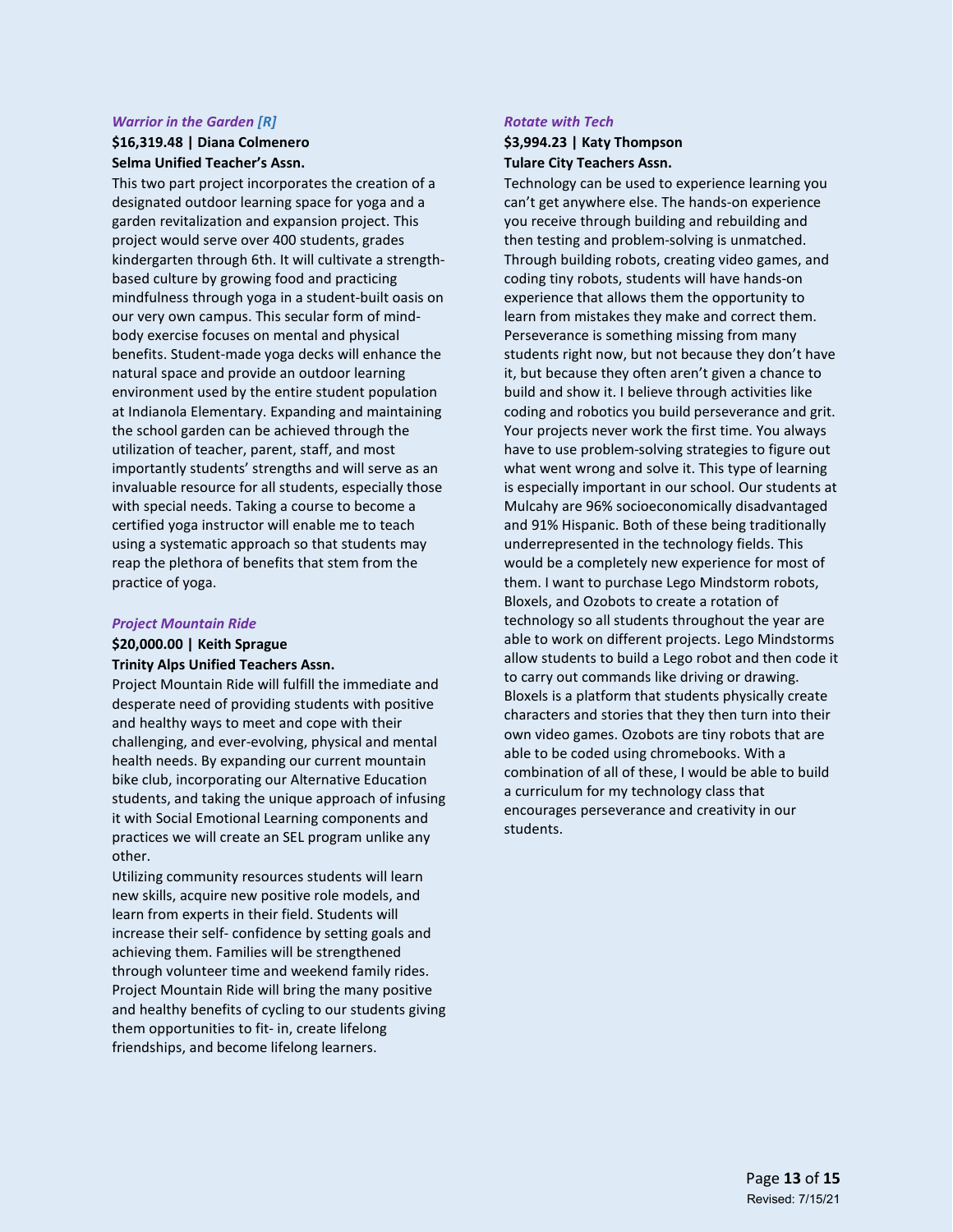# *L.E.A.P. Into Your Future*

### **\$20,000.00 | Sandra Martinez Unified Assn. of Conejo Teachers**

Throughout our careers, we have watched our Spanish-speaking students be excluded from campus life in one way or another. In an effort to expand the opportunities for our Latino students, we are creating The Latino Empowerment and Assets Project (LEAP). LEAP's mission is to build confidence and positive life experiences in its student members by providing the opportunity to organize studentcentered campus events, participate in collaborative community-building activities alongside motivated mentors, and facilitate inclusive family-centered opportunities. This powerful project will coordinate a plethora of events such as fostering strengthened connections between Spanish-speaking parents and the campus life, arranging for Latino mentors from a wide range of professions to provide college and career insights, and attending invaluable college tours to encourage our students to visualize their academic talents. These experiences will help students to see the extraordinary possibilities in their own futures. Our LEAP Program focuses on the assets that our Spanish-speaking students and their families bring to our school and community while empowering our students to reach self-actualization. High school is a pivotal time in student development where educators can leverage the open-minded nature of adolescents to build their confidence, expand their skill sets and knowledge for the future, and nurture relationships that will last a lifetime. Our LEAP Into Your Future Program is our opportunity to redefine student support in schools and serve as a model for other sites throughout our school district and California as we provide students a portal to attain success and realization of their capabilities in the classroom and beyond. This program is one small step for our students at Thousand Oaks High School, but one giant LEAP into the future for our Latino students in California who are realizing their potential and dream about a better future!

# *Building on Students' Futures*

### **\$4,993.29 | Christina Sanders Valley of the Moon Teachers Assn.**

Electives providing hands-on learning and a safe place to just create are becoming extinct. I would like to provide my students with a woodworking space in our Maker Lab. This idea came about last year when students wanted to make wooden games to play during their lunch hour. We borrowed a few tools, designed five different games, and students built them in teams. We put them out at lunchtime and the whole school loved it! I would like to make it a part of my regular curriculum. I have the space, have been taking woodworking classes, and now I just need the tools!

### *The Sounds of Music*

### **\$4,804.09 | Carolyn Niehaus Valley of the Moon Teachers Assn.**

Electives courses, such as music, are a hands-on, safe space for students to create and explore that are becoming extinct. I'd like to provide an opportunity for students to continue to create the sound of music individually and together. The band performs multiple times a year at both campus and community events. We need instruments in proper working order in order to continue to learn and perform. Many instruments are in need of major service and repairs from natural wear and tear over the years. Like vehicles, instruments need to be serviced for optimal performance. Learning how to play in the band with a broken instrument is like learning to drive a car that won't start. We have many enthusiastic students excited to be part of the music program and having the proper materials and an instrument in good working order will set them up for success.